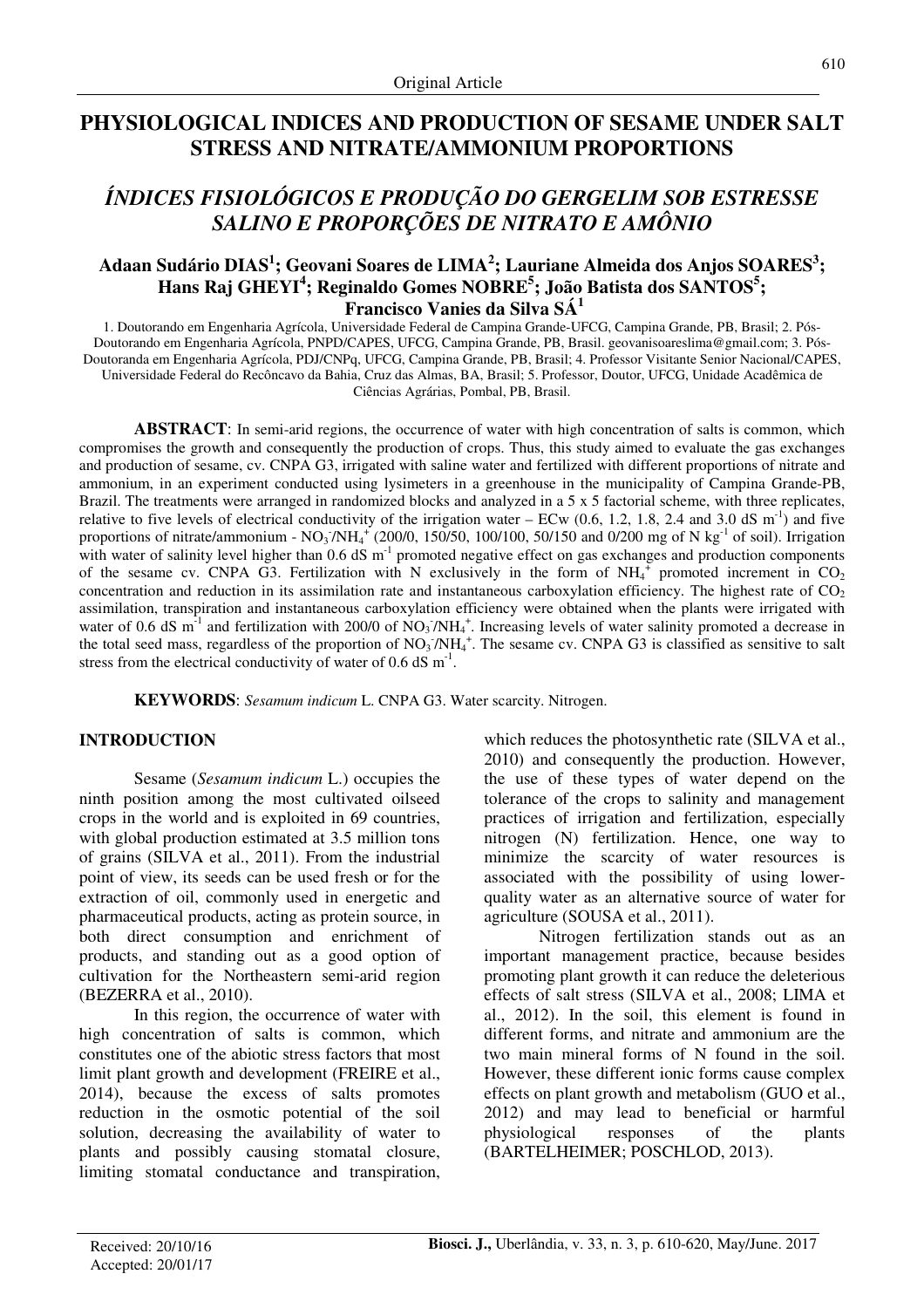Thus, when N is supplied to crops exclusively as  $NO<sub>3</sub> - N$ , it may result in decrease of dry matter production in plants with low capacity to reduce nitrate (ALI et al., 2007), whereas the assimilation of N in the ammoniacal form requires lower consumption of energy, due to its direct incorporation in the carbon chain, without the need of reduction by the enzymatic action, with energy expenditure, as occurs for NO<sub>3</sub> (BITTSÁNSZKY et al., 2015), which may increase its use efficiency. However, high levels of ammonium in cell tissues can be toxic and cause negative effects, leading to physiological and nutritional disorders in the plants (HOLZSCHUH et al., 2011).

Cruz et al. (2008) evaluating the influence of three proportions of  $NO_3/NH_4^+$  (12/0; 6/6 and 0/12 mM) on the gas exchange and the concentration of nitrogen compounds in cassava found that the application of  $\text{NH}_4^+$  resulted in a highly detrimental effect on stomatal conductance. Lima et al. (2016), studying the effects of the fertilization with different proportions of  $NO<sub>3</sub>/NH<sub>4</sub>$ <sup>+</sup> on the cotton crop cv. BRS Topazio, concluded that the supply of  $\overline{NO_3}$  and  $\overline{NH_4}^+$  in the proportion of  $25/75$  mg of N kg $^{-1}$  of soil, promoted an increase in the growth variables (plant height, stem diameter and leaf area) and in the mass of cotton (cv. BRS Topazio) seed. Thus, knowledge of the adequate proportion of nitrate and ammonium can be an important tool to optimize the physiological responses and consequently the production of the crops.

In this context, the aim of this study was to evaluate the gas exchange and sesame production cv. CNPA G3 as a function of irrigation with waters of different salinities and fertilization with different proportions of nitrate and ammonium.

#### **MATERIAL AND METHODS**

The experiment was conducted in plastic recipients adapted as lysimeters under greenhouse conditions, at the Center of Technology and Natural Resources of the Federal University of Campina Grande (CTRN/UFCG), located in the municipality of Campina Grande-PB, Brazil, at the geographic coordinates of  $7^{\circ}15'18''$  S,  $35^{\circ}52'28''$  W and mean altitude of 550 m.

The adopted experimental design was completely randomized blocks in 5 x 5 factorial scheme, with three replicates, in a total of 75 experimental units, in which the treatments resulted from a combination of five levels of electrical conductivity of the irrigation water - ECw (0.6, 1.2, 1.8, 2.4 and 3.0  $dS \text{ m}^{-1}$  associated with five proportions of nitrate and ammonical nitrogen –  $\overline{NO_3/NH_4}^+$  (200/0,150/50, 100/100, 50/150 and  $0/200$  mg N kg<sup>-1</sup> of soil).

The different ECw levels were obtained through the dissolution of salts of NaCl,  $CaCl<sub>2</sub>2H<sub>2</sub>O$  and  $MgCl<sub>2</sub>6H<sub>2</sub>O$  in the water from the public supply system of Campina Grande-PB, maintaining a proportion equivalent to 7:2:1 of  $Na^{\dagger}:\text{Ca}^{2+}:\text{Mg}^{2+}$ , which is found in most water sources used for irrigation in Northeast Brazil (MEDEIROS et al., 2003).

The experiment used recipients with capacity for 20 L, with a hole at the bottom to allow drainage, connected to a transparent drain with diameter of 4 mm. A plastic container was placed below each drain to collect the drained water to estimate water consumed by the plant. The lysimeters were filled with a 0.5-kg layer of crushed stone, followed by 24.5 kg of a Eutrophic Regolithic Neosol of sandy loam texture, whose chemical and physical characteristics are shown in Table 1.

| Chemical characteristics       |                      |                |                                               |                          |                           |                                    |                            |                       |           |
|--------------------------------|----------------------|----------------|-----------------------------------------------|--------------------------|---------------------------|------------------------------------|----------------------------|-----------------------|-----------|
| $pH(H_2O)$                     | OΜ                   | D              | $\rm K^*$                                     | Na <sup>+</sup>          | $\mathrm{Ca}^{\text{2+}}$ | $\overline{\text{M}}\text{g}^{2+}$ | $H^+ + Al^{3+}$            | <b>ESP</b>            | ECse      |
| (1:2,5)                        | $\text{dag kg}^{-1}$ | $(mg kg^{-1})$ | $\rm \langle \text{cmol}_c \, \text{kg}^{-1}$ |                          |                           |                                    | $(\%)$                     | $(dS \text{ m}^{-1})$ |           |
| 6.24                           | 10.79                | 48.00          | 0.28                                          | 1.82                     | 7.41                      | 5.23                               | 3,07                       | 11.38                 | 2.50      |
| Physical characteristics       |                      |                |                                               |                          |                           |                                    |                            |                       |           |
| Size fraction $(g \, kg^{-1})$ |                      |                | Textural                                      | Water contente (kPa)     |                           | AW                                 | Total                      | AD                    | <b>PD</b> |
|                                | Silt                 | Clay           | class                                         | 33.42                    | 1519.5                    |                                    | porosity                   |                       |           |
| Sand                           |                      |                |                                               | $\text{dag kg}^{-1}$<br> |                           |                                    | $m^{-3}$<br>m <sup>-</sup> | $kg \, dm^{-3}$       |           |
| 656.6                          | 175.0                | 168.4          | SL                                            | 28.84                    | 10.42                     | 18.42                              | 0.53                       | 1.27                  | 2.74      |

Table 1. Chemical and physical characteristics<sup>\*</sup> of the Eutrophic Regolithic Neosol, used in the experiment.

\*Determined according to methodologies proposed by Claessen (1997); OM – Organic matter:Walkley-Black wet digestion;  $Ca<sup>2+</sup>$ and  $Mg^{2+}$ extracted with 1 mol L<sup>-1</sup> KCl at pH 7.0; Na<sup>+</sup> and K<sup>+</sup> extracted with 1 mol L<sup>-1</sup> NH<sub>4</sub>OAc at pH 7.0; ESP - Exchangeable sodium percentage; ECse – Electrical conductivity of the saturation extract; SL – Sandy loam; AW – Available water; AD - Apparent density; PD - Particle density.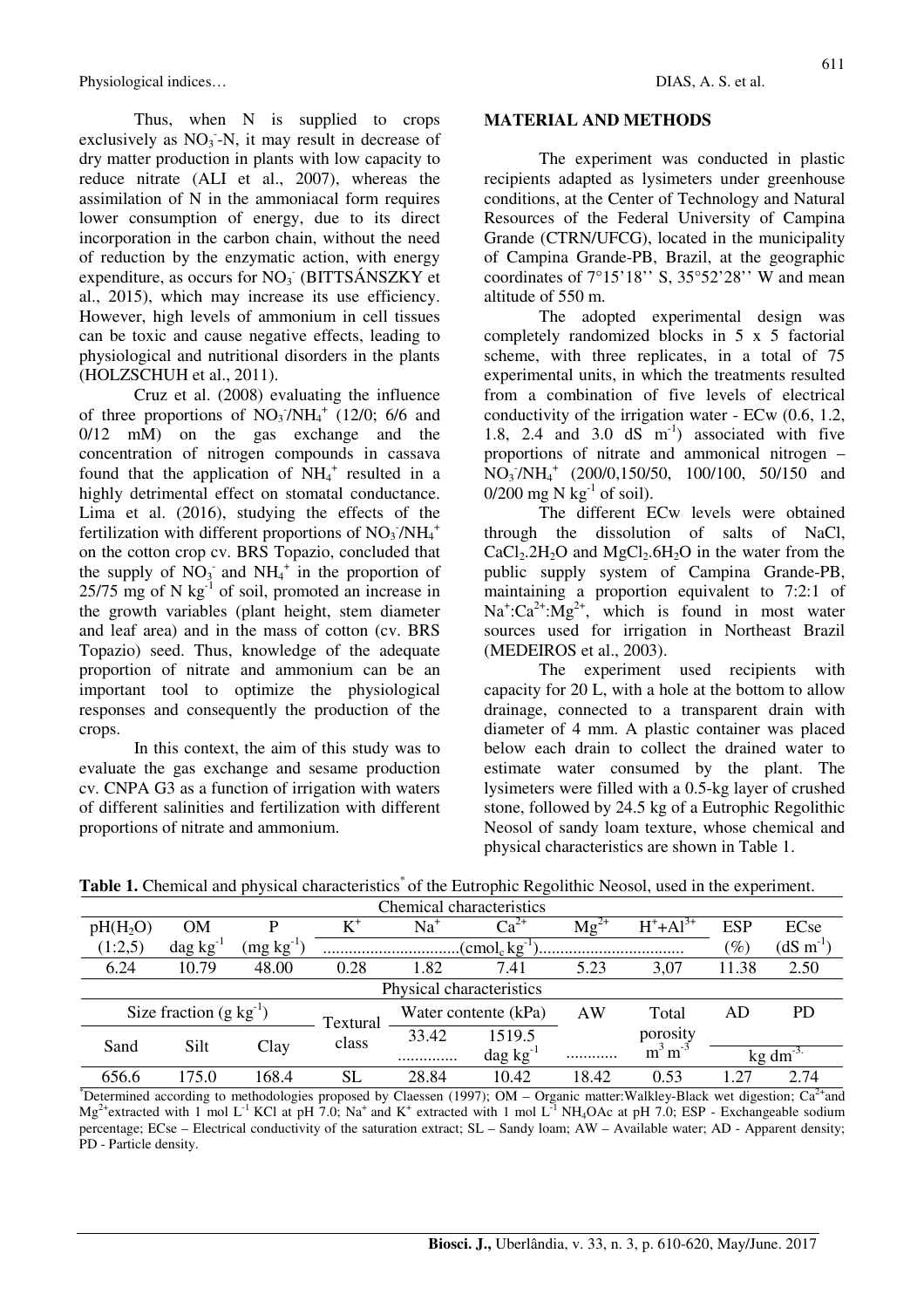Before sowing, an irrigation sufficient for the soil to achieve field capacity was applied, using water according to the treatments. After sowing, irrigation was daily performed in each lysimeter by applying water according to the treatments, to maintain soil moisture close to field capacity.

Fifteen seeds of sesame, cv. CNPA G3, were planted in each lysimeter and thinning was later performed in two steps, when plants showed at least two and three pairs of true leaves, at 20 and 30 days after sowing (DAS), respectively.

Potassium and phosphate fertilizations (100 and 300 mg  $kg^{-1}$  of  $P_2O_5$  and  $K_2O$ , respectively) were performed according to the recommendation (NOVAIS et al., 1991); the former was applied as basal dose, using single superphosphate as source, and the latter was divided into four applications, ¼ as basal application and  $\frac{3}{4}$  in three equal applications at 15, 30 and 45 DAS, using potassium chloride as source. Calcium nitrate and ammonium chloride were used as sources of  $NO<sub>3</sub>$  and  $NH<sub>4</sub>$ <sup>+</sup> nitrogen, respectively.

The doses of N  $(200 \text{ mg kg}^{-1})$  in the form of  $NO_3/NH_4^+$  proportions were split into five equal applications in intervals of ten days, and the first one was applied at 15 DAS. In order to inhibit the nitrification of the ammoniacal N applied to the soil, a nitrification inhibitor, dicyandiamide (DCD), was used in each application of ammonium chloride, at the dose of 10% in relation to the total  $NH_4^+$ -N.

The gas exchanges were determined during the fruiting stage, at 70 DAS, based on stomatal conductance ( $gs$  - mol  $H_2O$  m<sup>-2</sup> s<sup>-1</sup>),  $CO_2$ assimilation rate (*A*) ( $\mu$ mol m<sup>-2</sup> s<sup>-1</sup>), transpiration (*E*) (mmol of H<sub>2</sub>O m<sup>-2</sup> s<sup>-1</sup>) and internal CO<sub>2</sub> concentration  $(Ci)$  (µmol mol<sup>-1</sup>), instantaneous water use efficiency (WUE)  $(A/E)$  [(µmol m<sup>-2</sup> s<sup>-1</sup>) (mmol  $H_2O$  m<sup>-2</sup> s<sup>-1</sup>) <sup>-1</sup>] and instantaneous carboxylation efficiency (EICI), obtained by the *A/Ci* ratio.*.* 

Gas exchange variables were measured in intact leaves of the intermediate productive branches using a portable infrared  $CO<sub>2</sub>$  analyzer (IRGA), model LCPro+ Portable Photosynthesis System®.

The relative growth rates in plant height (RGRph) and stem diameter (RGRsd) were determined according to Eq. 1 and 2:

$$
RGRph = \frac{(In PH2 - In PH1)}{(t2 - t1)} \qquad (1)
$$

$$
RGRsd = \frac{(In S D_2 - In SD_1)}{(t_2 - t_1)}
$$
 (2)

where:

 $RGRph =$  relative growth rate in plant height (cm  $cm^{-1}$  day<sup>-1</sup>),

 $PH_1 =$  plant height (cm) at time  $t_1$ ,

 $PH_2$  = plant height (cm) at time t<sub>2</sub>,

 $RGRsd =$  relative growth rate in stem diameter (mm)  $mm^{-1}$  day<sup>-1</sup>),

 $SD_1$  = stem diameter (mm) at time t<sub>1</sub>,

 $SD<sub>2</sub>$  = stem diameter (mm) at time t<sub>2</sub>.

The harvest index (HI) was calculated through the relationship between total mass of seeds and total dry phytomass of the plant. The total mass of seeds (TMS) was obtained after processing the capsules through weighing on a scale with precision of 0.01g.

The collected data were subjected to analysis of variance through F test and, when significant, orthogonal regression analysis was applied for the factor water salinity levels and test of comparison of means (Tukey at 0.05 probability level) for the proportions of nitrate and ammonium, using the statistical software SISVAR 4.2 (FERREIRA, 2011).

#### **RESULTS AND DISCUSSION**

Based on the summary of the analysis of variance presented in Table 2, the water salinity levels significantly (p<0.01) affected all studied variables, except the instantaneous water use efficiency (WUE). The proportions of nitrate and ammonium influenced  $(p<0.01)$  the internal CO<sub>2</sub> concentration and transpiration. Regarding the interaction between the studied factors (SL x NAP), there was significant effect  $(p<0.05)$  on transpiration,  $CO<sub>2</sub>$  assimilation rate and instantaneous carboxylation efficiency.

Irrigation water salinity negatively affected  $(p<0.01)$  the stomatal conductance of sesame plants and, according to the regression equation (Figure 1A), the increase in the electrical conductivity of the irrigation water caused reductions in *gs* of 23.32% with per unit increase in EC<sub>w</sub> and plants irrigated with water of highest salinity level  $(3.0 \text{ dS m}^{-1})$ showed reduction of 65.07% in relation to those subjected to irrigation with water of lowest salinity  $(0.6$  dS m<sup>-1</sup>). Suassuna (2013) evaluating the tolerance of sesame genotypes (BRS Seda, CNPA G2, CNPA G4, Branquinha e Pretinha) to salt stress. irrigated with salinized waters, concluded that the harmful effects of salinity are more evident in stomatal conductance and in the rate of liquid photosynthesis. Silva et al. (2011) explain that this reduction in *gs* is due to stomatal closure caused by the osmotic effects promoted by salinity, as a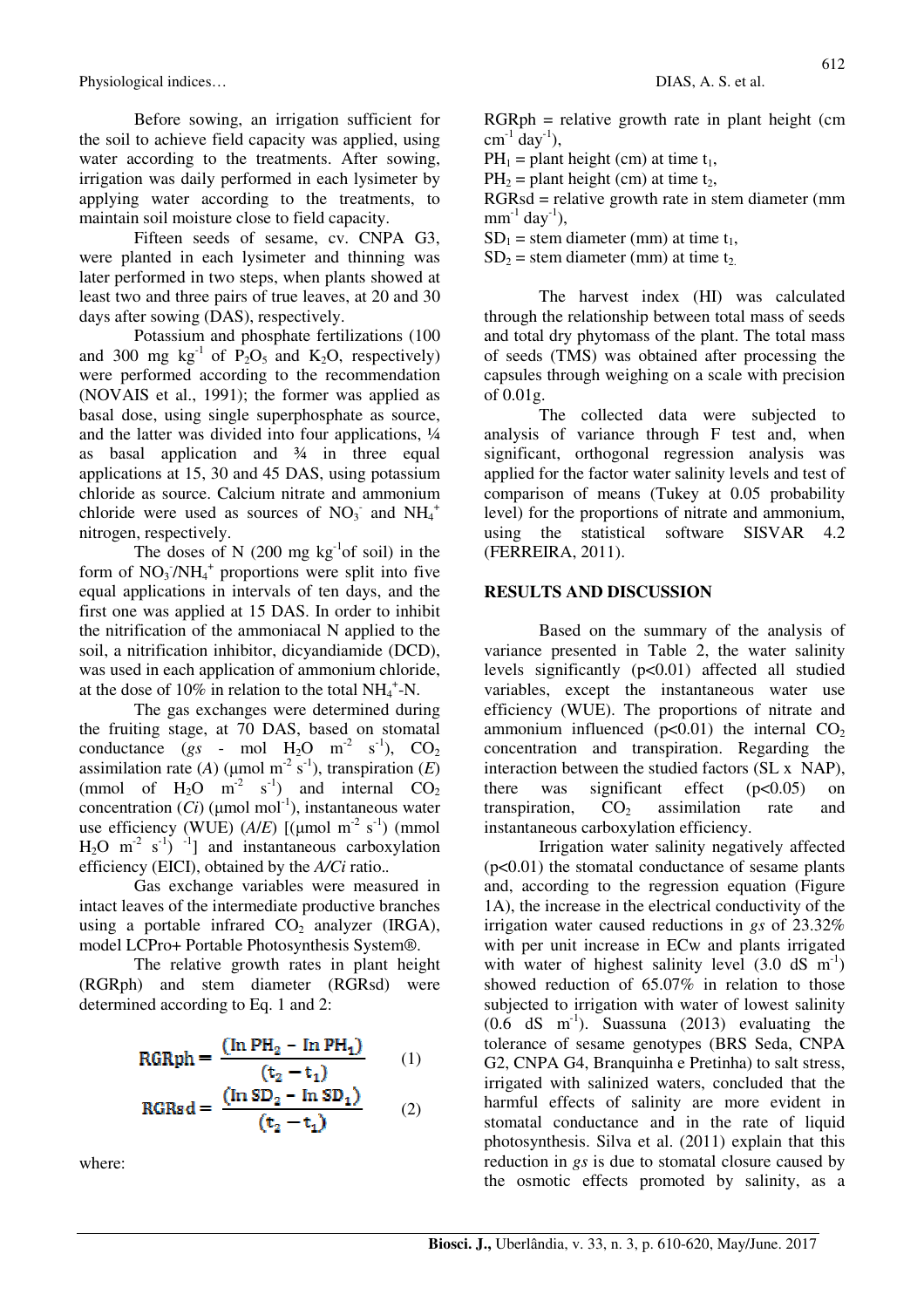defense mechanism of the plant, as well as its ionic effects on the plant.

**Table 2.** Summary of the analysis of variance for stomatal conductance  $(gs)$ ,  $CO<sub>2</sub>$  assimilation rate (*A*), transpiration  $(E)$ , internal  $CO<sub>2</sub>$  concentration  $(Ci)$ , instantaneous water use efficiency (WUE) and instantaneous carboxylation efficiency (EICI) of sesame plants irrigated with saline water and fertilized with different proportions of nitrate and ammonium at 70 days after sowing.

| Source of variation        | DF | Mean squares        |                    |                    |                     |                    |                       |  |
|----------------------------|----|---------------------|--------------------|--------------------|---------------------|--------------------|-----------------------|--|
|                            |    | gs                  | A                  | E                  | Ci                  | <b>WUE</b>         | <b>EICI</b>           |  |
| Saline levels (SL)         | 4  | $0.06***$           | $103.02$ **        | $1.82***$          | $11866.1^{**}$      | $4.98^{ns}$        | $0.002$ **            |  |
| Linear regression          |    | $0.25***$           | 384.56**           | $6.94***$          | 43908.3**           | $15.55^*$          | $0.006***$            |  |
| Quadratic regression       |    | 0.001 <sup>ns</sup> | $9.67^{ns}$        | 0.01 <sup>ns</sup> | 306.1 <sup>ns</sup> | $3.14^{ns}$        | 0.0004                |  |
| Nitrate<br>and<br>ammonium | 4  | $0.14^{ns}$         | $3.57^{\text{ns}}$ | $0.58***$          | 4599.8**            | 3.08 <sup>ns</sup> | 0.0001 <sup>ns</sup>  |  |
| (NAP)                      |    |                     |                    |                    |                     |                    |                       |  |
| Interaction (SL x NAP)     | 16 | 0.001 <sup>ns</sup> | $8.40*$            | $0.19*$            | $1785.3^{ns}$       | $3.33^{ns}$        | $0.0001^*$            |  |
| <b>Blocks</b>              | 2  | $0.003^{ns}$        | $1.67^{ns}$        | $0.46*$            | 1091.4              | 1.99               | 0.00002 <sup>ns</sup> |  |
| Residual                   | 48 | 0.005               | 3.62               | 0.10               | 1731.65             | 2.63               | 0.000075              |  |
| CV(%)                      |    | 10.70               | 11.19              | 20.43              | 12.91               | 20.02              | 22.44                 |  |

ns, \*\*, \* respectively, not significant, significant at  $p<0.01$  and  $p < 0.05$ .



Means followed by different letters indicate that the treatments differ by Tukey test ( $p<0.05$ ) **Figure 1.** Stomatal conductance – *gs* as a function of the electrical conductivity of the irrigation water - ECw (A) and  $CO_2$  assimilation rate -  $A$  as a function of the interaction between the factors ECw levels and

proportions of nitrate/ammonium nitrogen (B) at 70 days after sowing.

The interaction between irrigation water salinity and proportions of nitrate and ammonium (SL x PNA) affected the  $CO<sub>2</sub>$  assimilation rate of sesame plants (Table 2). As the ECw increased, there was reduction in *A* (Figure 1B), due to the decrease in the stomatal conductance of these plants when subjected to irrigation with saline water (Figure 1A). However, Martinazzo et al. (2013) cite that, although the reduction in *gs* helps to maintain a high water content in the leaves, this adjustment results in the reduction of the photosynthetic activity.

The proportions of  $NO<sub>3</sub>/NH<sub>4</sub>$  significantly influenced the  $CO<sub>2</sub>$  assimilation rate only when plants were irrigated with water of low electrical

conductivity  $(0.6 \text{ dS m}^{-1})$  and, according to the test of comparison of means, there were significant differences between the treatments with  $\overline{NO_3/NH_4}^+$ proportions of 200/0 and 100/0, 50/150 and 0/200, while the other treatments did not differ. The highest value of *A* (14.44 µmol m<sup>-2</sup> s<sup>-1</sup>) was obtained when plants were fertilized only with  $200/0$  of  $NO<sub>3</sub>$ <sup>-</sup> /NH<sub>4</sub><sup>+</sup> and the lowest value (7.79 µmol m<sup>-2</sup> s<sup>-1</sup>) in plants fertilized with only ammonium-N (0/200 of  $NO<sub>3</sub>/NH<sub>4</sub><sup>+</sup>$ , which represents a reduction of 46.05% in *A* (Figure 1B) in sesame plants cultivated with only ammonium in relation to those exclusively under nitrate nitrogen. Guo et al. (2012) in studies with *Catharanthus roseus* also reported reduction in the  $CO<sub>2</sub>$  assimilation rate of these plants when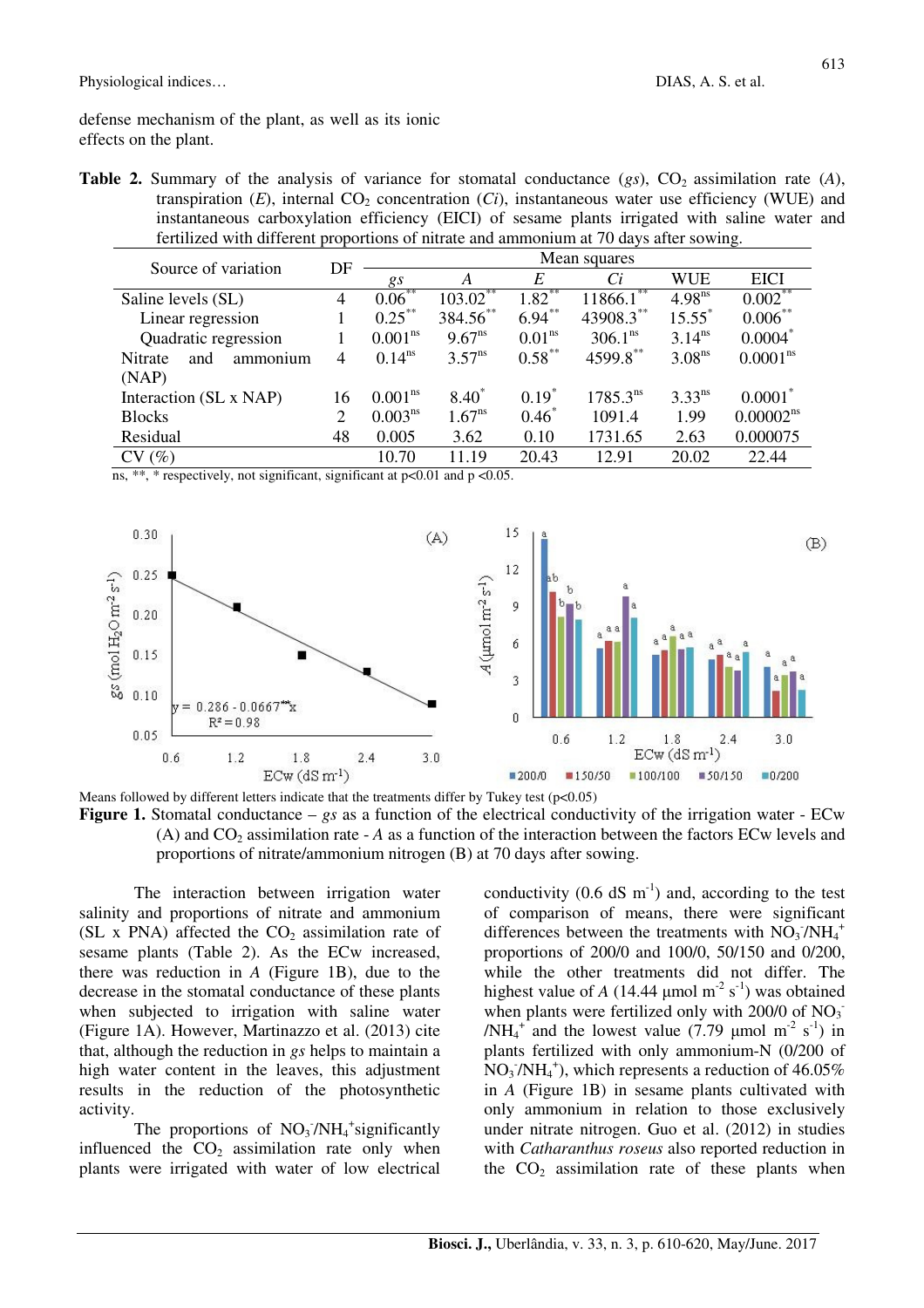subjected to ammonium as the only N source and, according to these authors, this reduction is a result of the adverse effects of the excessive nutrition with ammonium.

Based on Table 2, the interaction between the factors (SL x PNA) significantly interfered (p<0.05) with the transpiration of sesame plants and there was difference (Figure 2A) between the means when plants were irrigated with water of lowest and highest ECw levels  $(0.6 \text{ and } 3.0 \text{ dS} \text{ m}^{-1})$ , respectively). At these salinity levels, the highest values for this variable were obtained when plants received fertilization with 200/0 and  $150/50$  (NO<sub>3</sub> /NH<sup>4</sup> + ), indicating a possible preference of this crop for the absorption of N in the nitrate form, since, as observed for  $CO<sub>2</sub>$  assimilation rate (Figure 1B),

sesame plants show higher transpiration when fertilized with higher proportions of  $NO<sub>3</sub>$  nitrogen. In addition, as irrigation water salinity increased (Figure 2A), there was a reduction in *E* so that its lowest values were observed in plants subjected to irrigation with water of 3.0 dS  $m^{-1}$ .

 This reduction in transpiration due to the increase in ECw is caused by the stomatal limitation, which occurs as a defense strategy of the plant to minimize water loss, since *E* is closely related to the opening of the stomata, because they offer resistance to water diffusion from the leaf to the atmosphere. Hence, reductions in stomatal conductance to decrease the excessive water loss also reduce transpiration (BATISTA, 2011).



Means followed by different letters indicate that the treatments differ by Tukey test ( $p < 0.05$ ) **Figure 2.** Transpiration (*E*) as a function of the interaction between irrigation water salinity - ECw and proportions of nitrate and ammonium  $(A)$  and internal  $CO<sub>2</sub>$  concentration  $(Ci)$  of sesame plants as a function of irrigation water salinity –  $ECw(B)$  at 70 days after sowing.

The internal  $CO<sub>2</sub>$  concentration was significantly  $(p<0.01)$  affected by the increase in ECw (Table 2) and, according to the regression equation (Figure 2B), this variable increased by 10.64% with per unit increase in ECw. Comparing plants irrigated with water of 3.0 dS  $m^{-1}$  with those under irrigation with water of low salinity level (0.6 dS m-1), there was an increase of 24.01% in *Ci*. This increase in *Ci* is due to the low values of water potential in the leaf, which occur because of the reduction in *gs* caused by the salinity, as observed in Figure 1A, and can be related to the decrease in the activity of enzymes involved in the process of  $CO<sub>2</sub>$ fixation.

According to Freire et al. (2014) under salt stress conditions, the increase in  $CO<sub>2</sub>$  indicates that it is not being used for the synthesis of sugars during the photosynthesis, with consequent accumulation of this gas, suggesting the interference of some nonstomatal factor in this process.

The different proportions of  $NO<sub>3</sub> / NH<sub>4</sub><sup>+</sup>$  also significantly affected  $(p<0.01)$  the internal  $CO<sub>2</sub>$ concentration and there were significant differences between the ammonium/nitrate proportions of 0/200 and 200/0, according to the test of comparison of means (Figure 3A), while the other proportions did not show significant differences. The internal  $CO<sub>2</sub>$ concentration increased as the amount of ammonium increased and the highest (364.2 µmol mol<sup>-1</sup>) and lowest (301.06  $\mu$ mol mol<sup>-1</sup>) values of *Ci* were obtained when plants were subjected to the  $NO<sub>3</sub>'/NH<sub>4</sub><sup>+</sup> proportions of 0/200 and 200/0,$ respectively, i.e., plants fertilized exclusively with nitrate nitrogen showed reduction of 17.34% in the internal  $CO<sub>2</sub>$  concentration in relation to those fertilized with ammonical nitrogen as the only source.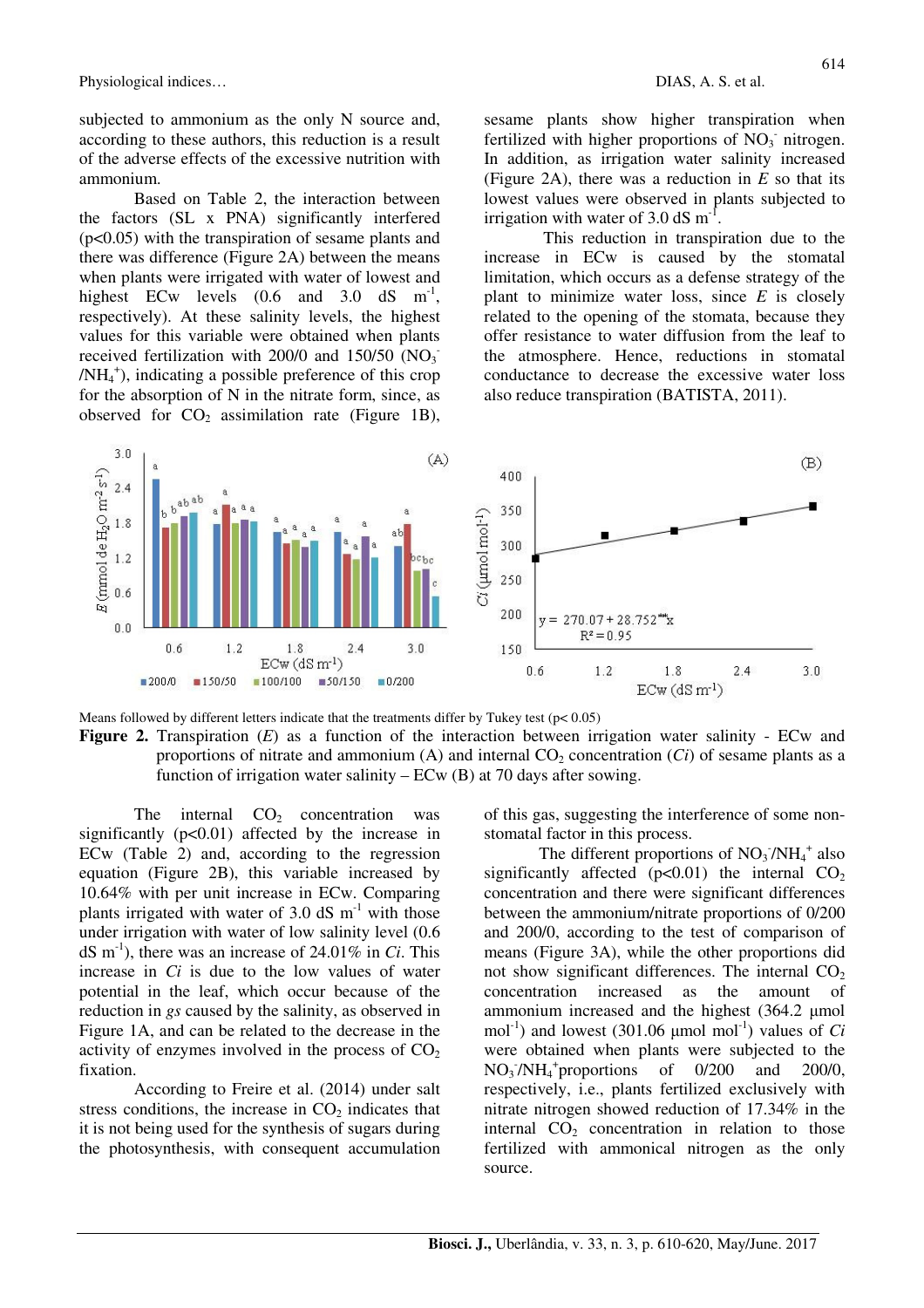

Means followed by different letters indicate that the treatments differ by Tukey test (p<0.05)

**Figure 3.** Internal CO<sub>2</sub> concentration (*Ci*) as a function of the different proportions of NO<sub>3</sub>/NH<sub>4</sub><sup>+</sup> nitrogen (A) and instantaneous carboxylation efficiency (EICI) as a function of the interaction between irrigation water salinity - ECw and proportions of nitrate and ammonium nitrogen (B).

As observed in the *Ci* of plants exposed to increasing levels of ECw (Figure 2B), the increment of this variable when plants were exclusively under nutrition with ammonium also is due to the stomatal restriction, since Guo et al. (2012) claim that this cation causes stomatal closure, which results in inhibition of the photosynthetic rate, as observed in Figure 1B, because of the adverse effects of the excess of this cation in the plants.

The interaction between the factors (SL x PNA) significantly affected the instantaneous carboxylation efficiency, which represents the relationship between the  $CO<sub>2</sub>$  assimilation rate and internal  $CO<sub>2</sub>$  concentration  $(A/Ci)$ , so that this variable exhibited a behavior similar to that of *A* (Figure 1B). According to the results (Figure 3B), the EICI decreased as the levels of irrigation water salinity increased. Additionally, based on the test of comparison of means (Figure 3B), only plants irrigated with water of  $0.6$  dS m<sup>-1</sup> showed significant differences between the different proportions of nitrate/ammonium nitrogen, as observed for *A* (Figure 1B).

The highest and lowest EICI values (Figure 3B) were obtained when plants were fertilized exclusively with nitrate and ammonical nitrogen and irrigated with ECw levels of 0.6 and 3.0  $dS$  m<sup>-1</sup>, respectively, and this difference represents a reduction of 55.94% in the EICI of plants fertilized only with ammonical nitrogen in relation to those that received only nitrate nitrogen and were under irrigation with ECw of 0.6 dS  $m^{-1}$ . This deleterious effect on the EICI, regardless of the proportion of N

studied is a consequence of decrease in water absorption due to the reduction in the osmotic potential of the soil solution..

Silva et al. (2015) explained that these reductions in EICI are related to decreases in both stomatal conductance and  $CO<sub>2</sub>$  assimilation rate, as a consequence of the salt stress, as observed in the present study. Moreover, there is an increase in internal  $CO<sub>2</sub>$  concentration (Figure 3A) in response to the adverse effects of ammonium on plants, according to the previously presented explanation (GUO et al., 2012), since the increase in *Ci* in detriment of  $CO<sub>2</sub>$  assimilation rate promotes reductions in this variable.

Based on the results of the analysis of variance (Table 3), there was significant effect  $(p<0.01)$  of the factor irrigation water salinity (ECw) on the variables relative growth rate in plant height (RGRph) and stem diameter (RGRsd), total mass of seeds (TMS) and harvest index (HI). As to the factor proportions of nitrate/ammonical nitrogen, there was significant effect on the total mass of seeds (TMS), while the interaction between ECw and proportions of nitrate/ammonical nitrogen significantly influenced only TMS.

The factor irrigation water salinity significantly affected  $(p<0.01)$  the relative growth rate in height of sesame plants and, according to the regression equation (Figure 4A), there was a linear behavior, with decrease in RGRph of 4.64% per unit increase in ECw, i.e., reduction of 11.45% in plants irrigated with water of 3.0 dS  $m<sup>-1</sup>$  in relation to the control  $(0.6$  dS m<sup>-1</sup>).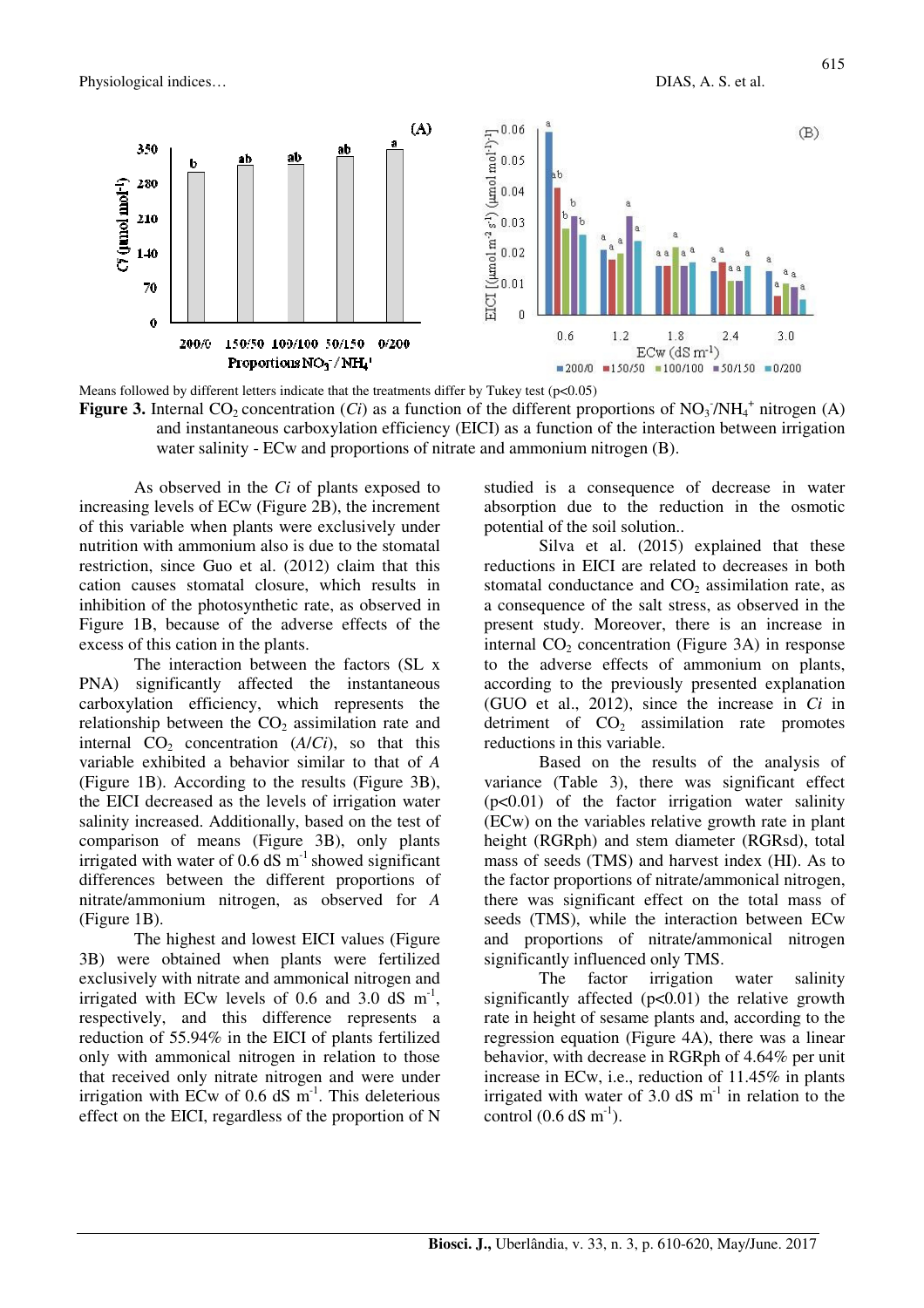616

**Table 3.** Summary of the analysis of variance for the relative growth rate in plant height (RGRph) and stem diameter (RGRsd), total mass of seeds (TMS) and harvest index (HI) of sesame plants irrigated with saline water and fertilized with different proportions of nitrate and ammonical nitrogen at 70 days after sowing.

| Source of variation                        | Mean squares |                              |                       |                     |                      |  |  |
|--------------------------------------------|--------------|------------------------------|-----------------------|---------------------|----------------------|--|--|
|                                            | DF           | RGRph                        | <b>RGRsd</b>          | <b>TMS</b>          | ΗΙ                   |  |  |
| Saline levels (SL)                         | 4            | 0.00005                      | 0.00006               | **<br>3492.61       | $0.2307***$          |  |  |
| Linear regression                          |              | $0.0002***$                  | 0.0002                | 12470.62*<br>$\ast$ | $0.8268***$          |  |  |
| Quadratic regression                       |              | $0.000001$ <sup>n</sup><br>s | 0.00005               | 815.002**           | 0.0018 <sup>ns</sup> |  |  |
| <b>Nitrate</b><br>ammonium<br>and<br>(NAP) | 4            | 0.00002 <sup>ns</sup>        | 0.00002 <sup>ns</sup> | 174.23*             | $0.0224^{ns}$        |  |  |
| Interaction (SL x NAP)                     | 16           | 0.00001 <sup>ns</sup>        | 0.00001 <sup>ns</sup> | $101.13^*$          | $0.0285^{ns}$        |  |  |
| <b>Blocks</b>                              | 2            | 0.00006                      | 0.00003 <sup>ns</sup> | 10.20               | $0.0015^{ns}$        |  |  |
| Residual                                   | 48           | 0.000008                     | 0.000009              | 49.08               | 0.0153               |  |  |
| CV(%)                                      |              | 7.99                         | 15.0                  | 17.64               | 12.66                |  |  |

ns, \*\*, \* respectively, not significant, significant at  $p < 0.01$  and  $p < 0.05$ .



**Figure 4.** Relative growth rate in plant height - RGRph (A) and stem diameter - RGRsd (B) as a function of irrigation water salinity (ECw) during the period of 25 and 100 days after sowing.

According to Lima et al. (2012), the reduction in the relative growth rate of plants under salt stress can be explained by the decrease in the osmotic potential of the soil solution, as well as the possibility of ionic toxicity and/or nutritional imbalance, due to the excessive accumulation of certain ions in plant tissues. In contrast, in study with castor bean under saline water irrigation, Nobre et al. (2014) observed that this crop showed increment in RGRph of 1.63% with per unit increase in ECw. These authors claim that this result reflects the tolerance of the crop to salt stress, which differs from the result observed in the present study with sesame.

As observed for RGRph, the RGRsd was also significantly affected  $(p<0.01)$  by irrigation water salinity (Table 3) so that it was linearly inhibited by the ECw and, according to the

regression equation (Figure 4B), sesame plants cv. CNPA G3 irrigated with water of  $3.0$  dS m<sup>-1</sup> showed reduction in RGRsd of 24.02%, i.e., a decrease of  $0.005$  mm mm<sup>-1</sup> day<sup>-1</sup> in relation to plants subjected to the lowest ECw level  $(0.6 \text{ dS m}^{-1})$ . For Dias et al. (2013), as soil salinity increases due to the addition of salts in the irrigation water, the availability of water to the crop decreases, causing the necessity of greater metabolic expenditure of energy in the attempt to maximize the absorption of water from the soil, thus inhibiting the vegetative growth of the crops. It should be pointed out that, because of the inability of sesame plants to produce new plant material per unit of pre-existing material under stress, due to the reductions in RGRph (Figure 4A) and RGRsd (Figure 4B), it can be inferred that this crop is sensitive to irrigation water electrical conductivity above  $0.6$  dS m<sup>-1</sup>.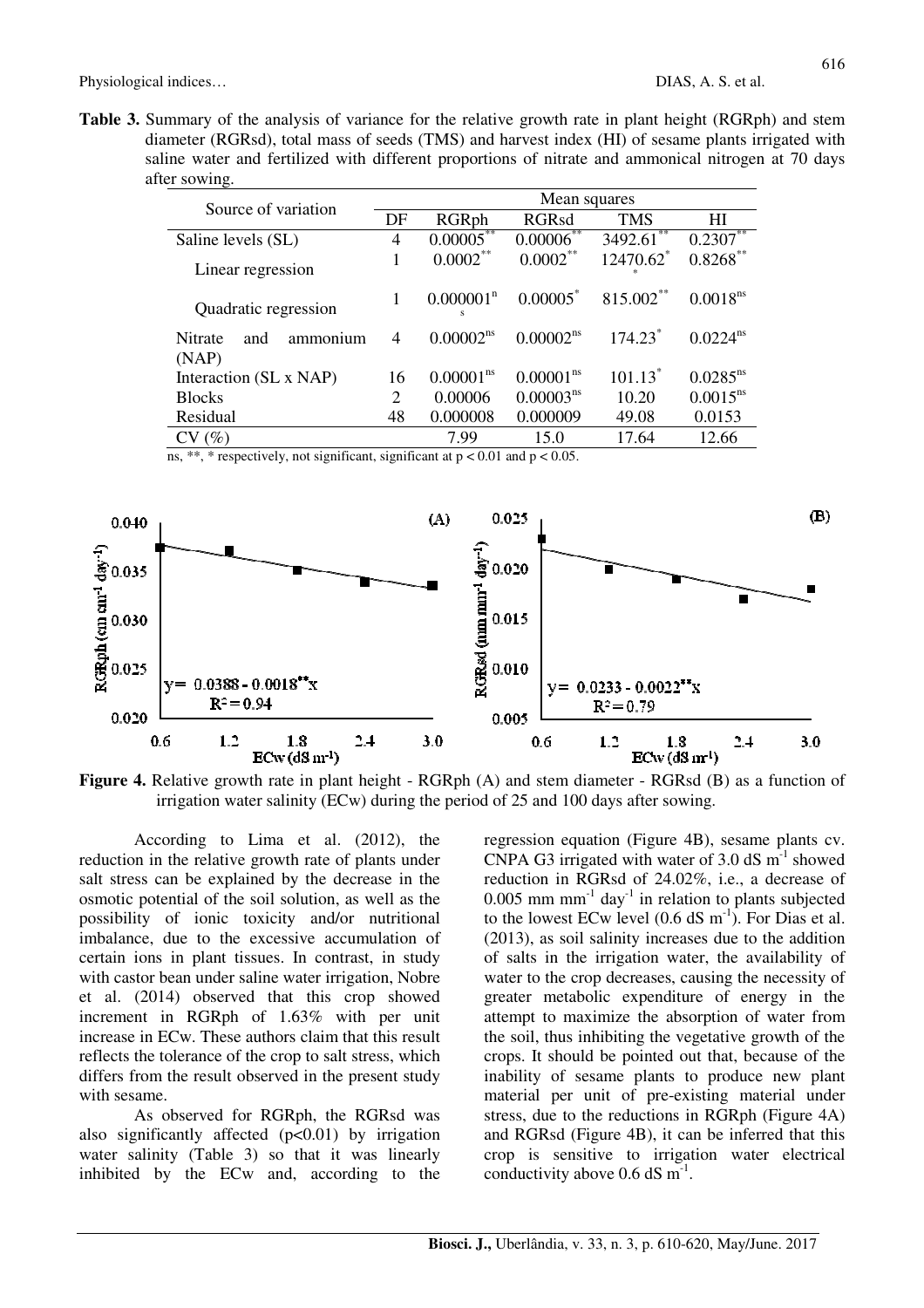The interaction between the studied factors (irrigation water salinity and proportions of nitrate/ammonium) had significant influence  $(p<0.01)$  on the total mass of seeds, confirming the fact that the studied factors do not act only individually on these variables. Based on Figure 5A, when sesame plants were subjected to the different proportions of nitrate/ammonical nitrogen, according to the test of comparison of means, there was significant difference (p<0.05) only when plants were irrigated with water of low salinity levels  $(0.6 \text{ and } 1.2 \text{ dS } \text{m}^{-1})$ ; however, when they were subjected to irrigation with ECw of 1.8, 2.4 and 3.0 dS  $m^{-1}$ , regardless of the applied proportion of  $NO_3/NH_4^+$ , there was no significant effect of these treatments  $(p<0.05)$  on the TMS. This means that, above the salinity level of 1.2 dS  $m^{-1}$ , the different proportions of  $NO_3/NH_4^+$  had similar negative effects under salt stress.



Means followed by different letters indicate that the treatments differ by Tukey test ( $p < 0.05$ ) **Figure 5.** Total mass of seeds -TMS of sesame as a function of the interaction between ECw and proportions of nitrate and ammonical nitrogen (A) and harvest index as a function of irrigation water salinity - ECw (B) at 100 days after sowing.

When sesame plants were irrigated with water of low salinity level  $(0.6 \text{ dS m}^{-1})$  (Figure 5A), the highest mass of seeds was obtained when plants were fertilized exclusively with ammonical nitrogen  $(0/200)$  and this mean did not differ  $(p>0.05)$  from those of the proportions of 200/0, 150/50 and 100/100. On the other hand, when plants were irrigated with water of 1.2 dS  $m^{-1}$ , the fertilization with higher proportions of ammonical nitrogen (50/150 and 0/200) promoted the lowest TMS (17.61g). Such reduction in the mass of seeds is due to the increase in the proportion of ammonical nitrogen resulting from the restrictions in the absorption of water by the plant caused by the effect of salinity due to the ammonium ion (RIBEIRO et al., 2012), potentiating the effect of irrigation water salinity. These authors also claim that the effects of  $NH_4^+$  toxicity have been attributed to the reduction or inhibition of the absorption of cations, especially potassium, as a consequence of the imbalance of ions, which may have negatively influenced the TMS in sesame plants, since Lima et al. (2016) observed that the  $\text{NO}_3$ <sup>-</sup>/NH<sub>4</sub><sup>+</sup> proportion of 0/100 mg promoted higher mass of seed cotton (27.94 g plant- $\tilde{1}$ ).

Based on the analysis of the data (Table 3), there were significant effects  $(p<0.01)$  only of the factor irrigation water salinity on the harvest index (HI) of sesame plants. According to the regression equation (Figure 5B), the linear model indicated decrease in HI of 23.96% per unit increase in the electrical conductivity of the irrigation water, i.e., a reduction of 67.17% in the HI of plants irrigated with water of 3.0 dS  $m^{-1}$ , in relation to the control (ECw =  $0.6$  dS m<sup>-1</sup>). This reduction in HI occurs because of the stress caused by the excess of salts, to which sesame plants were subjected in this experiment. According to Lima et al. (2012), the excess of salts decreases  $CO<sub>2</sub>$  assimilation rate, stomatal conductance, transpiration and photosynthesis of the plants, as observed in the present study, and consequently damages crop production and yield.

The results are in agreement with the study of Nobre et al. (2011) evaluating the effects of irrigation water salinity on sunflower, they also observed reductions in the HI of this crop, with decreases of 3.9% per unit increase in ECw. Further, according to these authors, there was no effect of N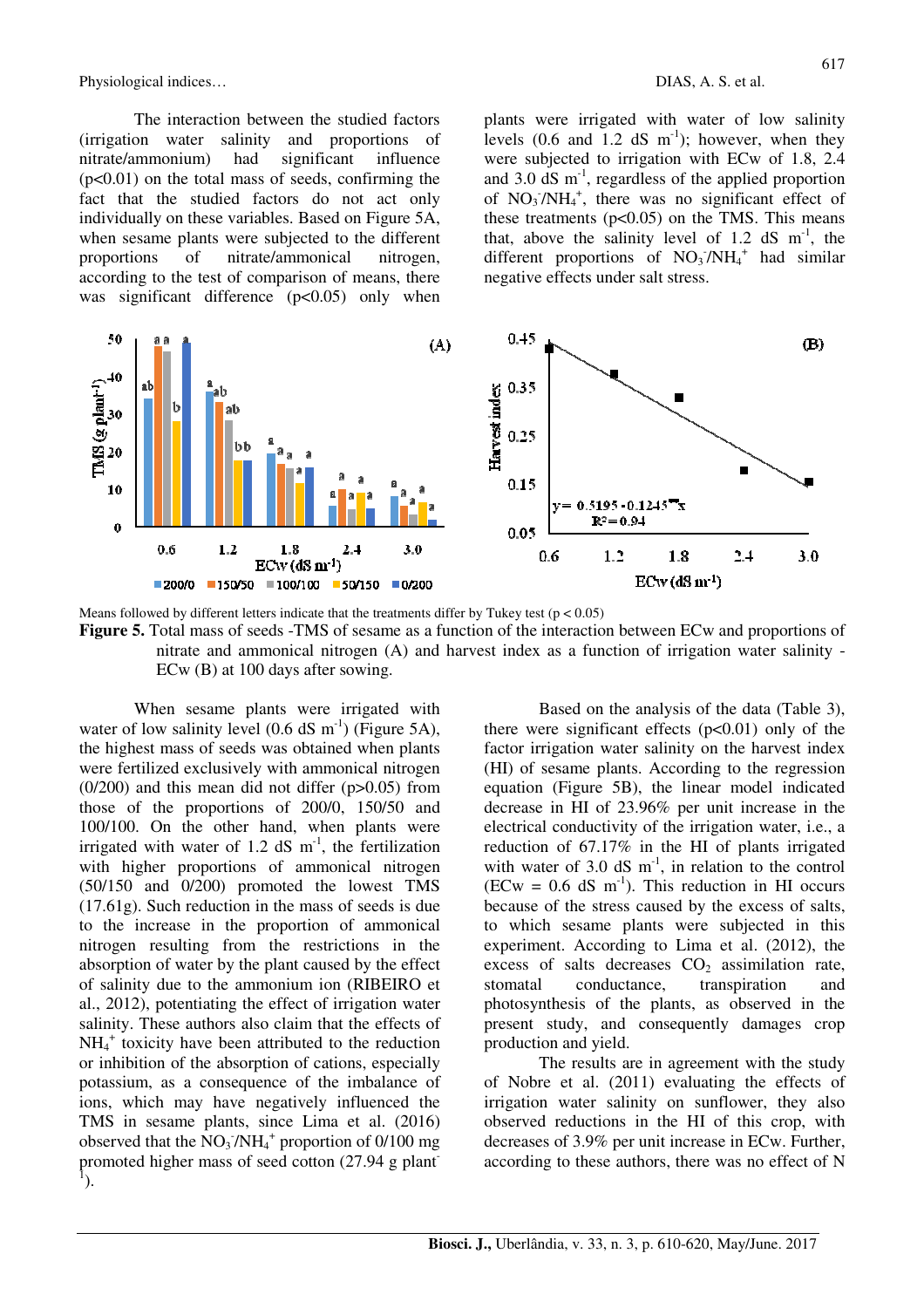doses on the HI or even of their interaction with irrigation water salinity in their study.

### **CONCLUSIONS**

Irrigation with water of salinity level higher than  $0.6$  dS  $m^{-1}$  causes negative effect on gas exchanges and production components of sesame, cv. CNPA G3.

Fertilization with N exclusively in the form of  $NH_4^+$  promotes increment in  $CO_2$  concentration and reduction in  $CO<sub>2</sub>$  assimilation rate and instantaneous carboxylation efficiency.

The use of water with electrical conductivity of 0.6 dS m-1 associated with fertilization with 200/0 mg of N-NO<sub>3</sub><sup> $7$ </sup>N-NH<sub>4</sub><sup>+</sup> provides a higher rate of CO<sub>2</sub> assimilation, transpiration and instantaneous carboxylation efficiency in sesame cv. CNPA G3.

Increasing levels of water salinity caused reduction in the total mass of seeds, regardless of the applied proportion of  $NO<sub>3</sub>/NH<sub>4</sub><sup>+</sup>$  of nitrogen.

The sesame cv. CNPA G3 is classified as sensitive to salt stress from the electrical conductivity of water of 0.6 dS  $m^{-1}$ .

**RESUMO:** Nas regiões semiáridas é comum a ocorrência de águas com elevada concentração de sais que comprometem o crescimento e consequentemente a produção das culturas. Deste modo, objetivou-se avaliar as trocas gasosas e a produção do gergelim cv. CNPA G3 irrigado com águas salinas e adubado com diferentes proporções de nitrato e amônio em um ensaio conduzido em lisímetros dispostos em casa de vegetação no município de Campina Grande, PB. Os tratamentos foram distribuídos em blocos ao acaso e analisados em esquema fatorial 5 x 5, com três repetições, relativos a cinco níveis de condutividade elétrica da água de irrigação – CEa  $(0.6; 1.2; 1.8; 2.4 \text{ e } 3.0 \text{ dS m}^{-1})$  e cinco proporções de nitrato e amônio -  $NO_3/NH_4^+$  (200/0; 150/50; 100/100; 50/150 e 0/200 mg de N kg<sup>-1</sup> de solo). A irrigação com água de salinidade superior a 0,6 dS m<sup>-1</sup> promoveu efeito negativo sobre as trocas gasosas e os componentes de produção do gergelim cv CNPA G3. A adubação com N exclusivamente na forma de NH<sub>4</sub><sup>+</sup> proporcionou incremento na concentração de CO2 e redução na taxa de assimilação de CO2, eficiência instantânea de carboxilação. A maior taxa de assimilação de CO<sub>2</sub>, transpiração e eficiência instantânea de carboxilação foram obtidas quando as plantas foram irrigadas com água de 0,6 dS m<sup>-1</sup> e adubação com 200/0 de NO<sub>3</sub>7 NH<sub>4</sub><sup>+</sup>. Níveis crescentes de salinidade da água promoveram diminuição na massa total de sementes, independente da proporção de  $NO<sub>3</sub>$  e NH<sub>4</sub><sup>+</sup>. O gergelim cv. CNPA G3 foi classificado como sensível ao estresse salino, a partir da condutividade elétrica da água de 0,6 dS m-1 .

**PALAVRAS-CHAVE**: *Sesamum indicum* L. CNPA G3. Escassez de água. Nitrogênio.

#### **REFERENCES**

ALI, A.; SIVAKAMI, S.; RAGHURAM, N. Effect of nitrate, nitrite, glutamate, glutamine and 2- oxoglutarate on RNA, levels and enzyme activities of nitrate reductase and nitrite reductase in rice. **Physiology and Molecular Biology of Plants**, Heidelberg, v. 13, n. 1, p. 17-25, 2007.

BARTELHEIMER, M.; POSCHLOD, P. The response of grassland species to nitrate versus ammonium coincides with their pH optima. **Journal of Vegetation Science**, Hoboken, v. 25, n. 3, p. 760-770, 2013. http://dx.doi.org/10.1111/jvs.12124.

BATISTA, T. M. V. **Fotossíntese e condutância estomática de tomate SM-16 e mariana cultivados com diferentes tipos de cobertura do solo**. Mossoró: UFERSA, 2011. 171p. Dissertação de Mestrado.

BEZERRA, A. K. P., LACERDA, C. F. DE, HERNANDEZ, F. F. F., SILVA, F. B. da, GHEYI, H. R. Rotação cultural feijão caupi/milho utilizando-se águas de salinidades diferentes. **Ciência Rural,** Santa Maria, v. 40, n. 5, p. 1075-1082, 2010. http://dx.doi.org/10.1590/S0103-84782010000500012.

CHYLINSKI, W. K.; LUKASZEWSKA, A. J.; KUTNIT, K. Drought response of two bedding plants. **Acta Physiologiae Plantarum,** Poland, v. 29, n. 3, p. 399-406, 2007. http://dx.doi.org/10.1007/s11738-007-0073-y.

CLAESSEN, M. E. C. (org.). **Manual de métodos de análise de solo**. 2.ed. rev. atual. Rio de Janeiro: Embrapa-CNPS, 1997. 212p.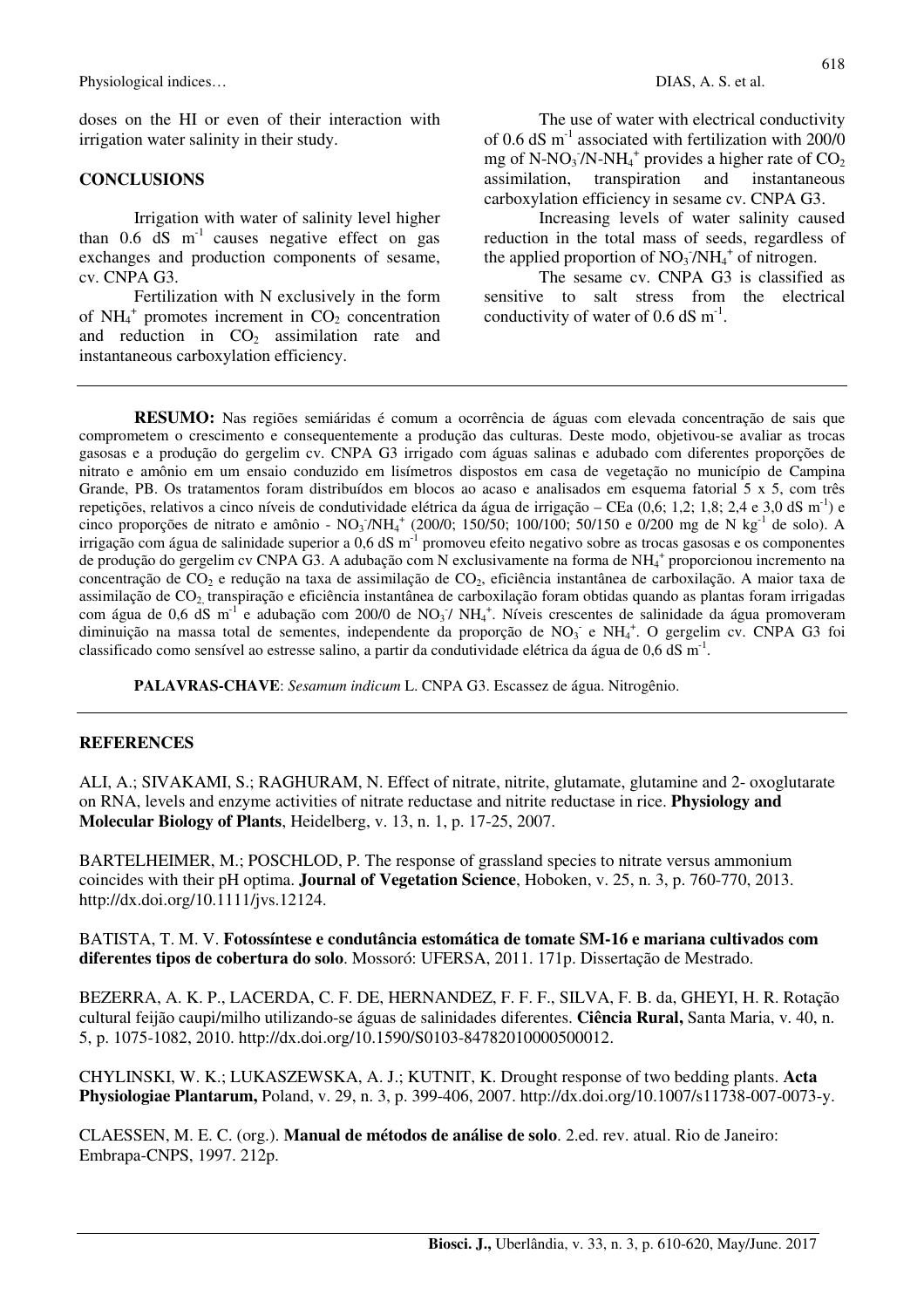CRUZ, J. L.; PELACANI, C. R.; ARAÚJO, W. L. Influência do nitrato e do amônio sobre a fotossíntese e a concentração de compostos nitrogenados em mandioca. **Ciência Rural,** Santa Maria, v. 38, n. 3, p. 643-649, 2008. http://dx.doi.org/10.1590/S0103-84782008000300008.

DIAS, T. J.; CAVALCANTE, L. F.; PEREIRA, W. E.; FREIRE, J. L. O; SOUTO, A. G. L. Irrigação com água salina em solo com biofertilizante bovino no crescimento do maracujazeiro amarelo. **Semina: Ciências Agrárias**, Londrina, v. 34, n. 4, p. 1639-1652, 2013. http://dx.doi.org/10.5433/1679-0359.2013v34n4p1639.

FERREIRA, D. F. Sisvar: A computer statistical analysis system. **Ciência e Agrotecnologia**, Lavras, v. 35, n. 6, p. 1039-1042, 2011. http://dx.doi.org/10.1590/S1413-70542011000600001.

FREIRE, J. L. O.; DIAS, T. J.; CAVALCANTE, L. F.; FERNANDES, P. D.; LIMA NETO, A. J. Rendimento quântico e trocas gasosas em maracujazeiro amarelo sob salinidade hídrica, biofertilização e cobertura morta. **Revista Ciência Agronômica**, Fortaleza, v. 45, n. 1, p. 82-91, 2014. http://dx.doi.org/10.1590/S1806- 66902014000100011.

GUO, X. R.; ZU, Y.G.; TANG, Z. H. Physiological responses of *Catharanthus roseus* to different nitrogen forms. **Acta Physiologiae Plantarum**, Poland, v.34, n.2, p.589-598, 2012. http://dx.doi.org/10.1007/s11738- 011-0859-9.

HOLZSCHUH, M. J.; BOHNEN, H.; ANGHINONI, I.; PIZZOLATO, T. M.; CARMONA, F. C.; CARLOS, F. S. Absorção de nutrientes e crescimento do arroz com suprimento combinado de amônio e nitrato**. Revista Brasileira de Ciência do Solo**, Viçosa, v. 35, n. 4, p. 1357-1366, 2011. http://dx.doi.org/10.1590/S0100- 06832011000400030.

LIMA, G. S.; NOBRE, R. G.; GHEYI, H. R.; SOARES, L. A. A.; LOURENÇO, G. S. Resposta da mamoneira cv BRS Energia a diferentes níveis de salinidade da água e doses de nitrogênio. **Revista Verde de Agroecologia e Desenvolvimento Sustentavel**, Mossoró, v. 7, n. 2, p. 79-87, 2012. http://www.gvaa.com.br/revista/index.php/RVADS/article/view/1300.

LIMA, G. S.; NOBRE, R. G.; GHEYI, H. R.; SOARES, L. A. A.; SILVA, S. S. Utilização de águas salinas e doses de adubação nitrogenada no cultivo da mamoneira cv. BRS Energia. **Revista Verde de Agroecologia e Desenvolvimento Sustentável** v. 7, n. 2, p. 88-95, 2012. http://www.gvaa.com.br/revista/index.php/RVADS/article/view/1301/1167.

LIMA, G. S.; OLIVEIRA, L. D.; GHEYI, H. R.; SOARES, L. A. A.; LACERDA, C. F.; SANTOS, J. B.; ARAUJO, B. M. Cultivation of colored cotton irrigated with saline water under potassium and nitrate/ammonium fertilization. **African Journal of Agricultural Research**, Lagos, v. 11, n. 1, p. 32-39, 2016. http://dx.doi.org/10.5897/AJAR2015.10540.

MARTINAZZO, E. G.; PERBONI, A. T.; OLIVEIRA, P. V.; BIANCHI, V. J.; BACARIN, M. A. Atividade fotossintética em plantas de ameixeira submetidas ao déficit hídrico e ao alagamento. **Ciência Rural**, Santa Maria, v. 43, n. 1, p. 35-41, jan. 2013. http://dx.doi.org/10.1590/S0103-84782012005000126.

NOBRE, R. G.; GHEYI, H. R.; SOARES, F. A. L.; CARDOSO, J. A. F. Produção de girassol sob estresse salino e adubação nitrogenada. **Revista Brasileira de Ciência do Solo**, Viçosa, n. 35, n. 3, p. 929-937, 2011. http://dx.doi.org/10.1590/S0100-06832011000300027.

NOBRE, R. G.; LIMA, G. S.; GHEYI, H. R.; SOARES, L. A. A.; SILVA, A. O. Crescimento, consumo e eficiência do uso da água pela mamoneira sob estresse salino e nitrogênio. **Revista Caatinga,** Mossoró, v. 27, n. 2, p. 148-158, 2014.

NOVAIS, R. F.; NEVES, J. C. L.; BARROS, N. F. Ensaio em ambiente controlado. In: Oliveira A. J. (ed.) **Métodos de pesquisa em fertilidade do solo**. Brasília: Embrapa-SEA. p. 189-253, 1991.